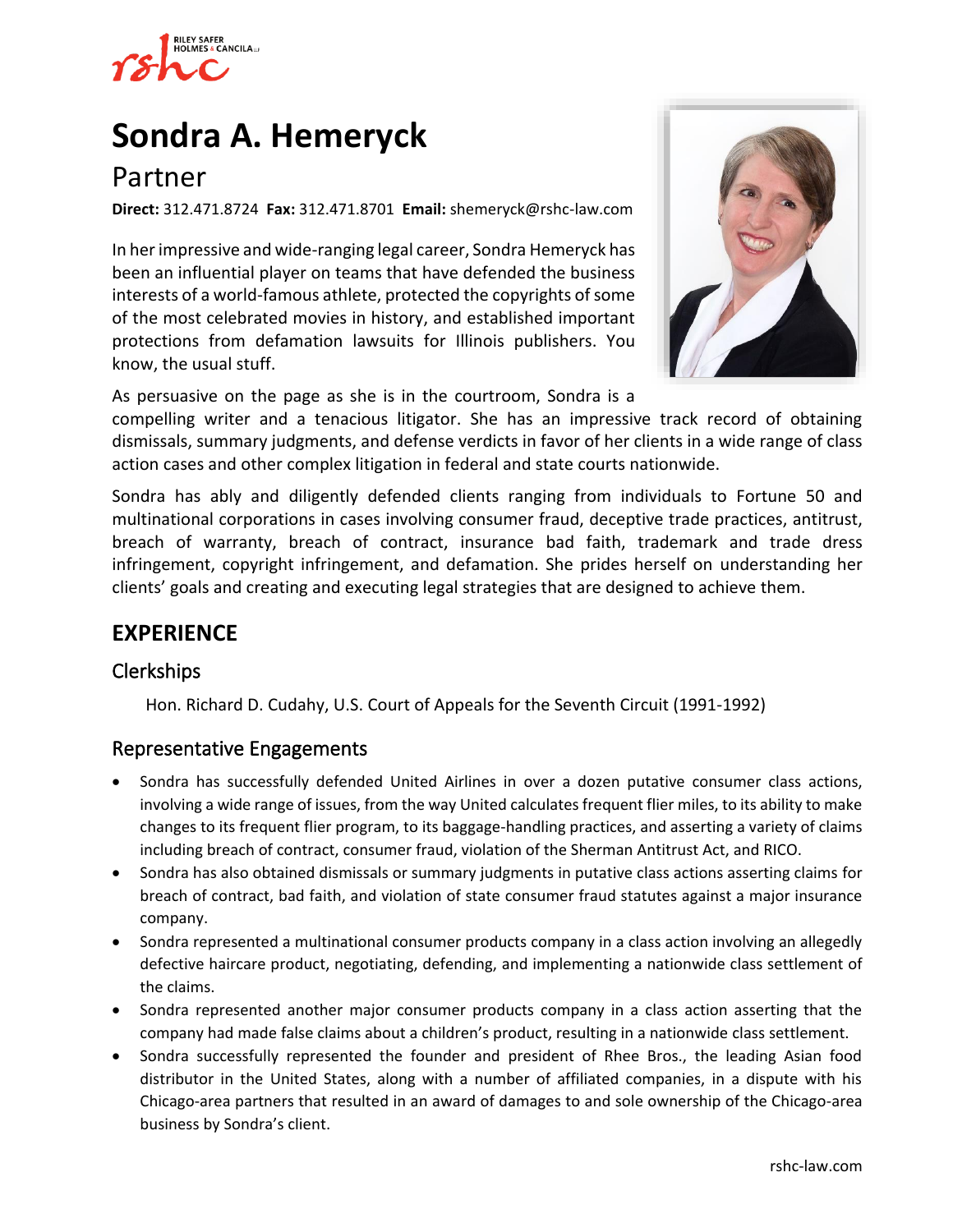

- Sondra represented a world-famous athlete in a case asserting that a magazine ad misappropriated his identity in violation of a state right of publicity statute, resulting in a seven-figure damages award to Sondra's client in a federal jury trial.
- When the tattooist who created Mike Tyson's facial tattoo claimed that Warner Bros.' use of the tattoo in the movie The Hangover Part II infringed his copyright, Sondra helped to defeat the preliminary injunction motion, allowing the film to open as scheduled.
- Sondra also represented Warner Bros. in a case asserting copyright and trademark infringement claims against a defendant who was illegally licensing images from Wizard of Oz, Gone With the Wind, and the Tom and Jerry cartoons. Sondra obtained summary judgment for Warner Bros., resulting in entry of a permanent injunction and an award of damages against the infringer.
- When a major consumer products manufacturer faced a trade dress infringement claim, Sondra's defense in a federal jury trial resulted in a verdict for the defendant.
- Sondra's representation of a small magazine publisher in a defamation case before the Illinois Supreme Court resulted in an opinion that substantially strengthened the fair report privilege in Illinois.

### **CREDENTIALS**

### Education

Harvard Law School, J.D., 1991, *magna cum laude;* Editor, *Harvard Law Review* Yale University, B.A., 1987, *summa cum laude*, Phi Beta Kappa

### Bar Admissions

Illinois

- Pennsylvania
- U.S. Supreme Court
- U.S. Court of Appeals for the Third Circuit
- U.S. Court of Appeals for the Fourth Circuit
- U.S. Court of Appeals for the Seventh Circuit
- U.S. Court of Appeals for the Eighth Circuit
- U.S. Court of Appeals for the Ninth Circuit
- U.S. Court of Appeals for the Tenth Circuit
- U.S. District Court for the Northern District of Illinois (Trial Bar)
- U.S. District Court for the Northern District of Indiana
- U.S. District Court for the Northern District of Ohio
- U.S. District Court for the Eastern District of Pennsylvania
- U.S. District Court for the Eastern District of Wisconsin

### Professional Memberships

American Bar Association

- Section of Litigation
- Class Actions and Derivative Suits Committee
- Chicago Bar Association